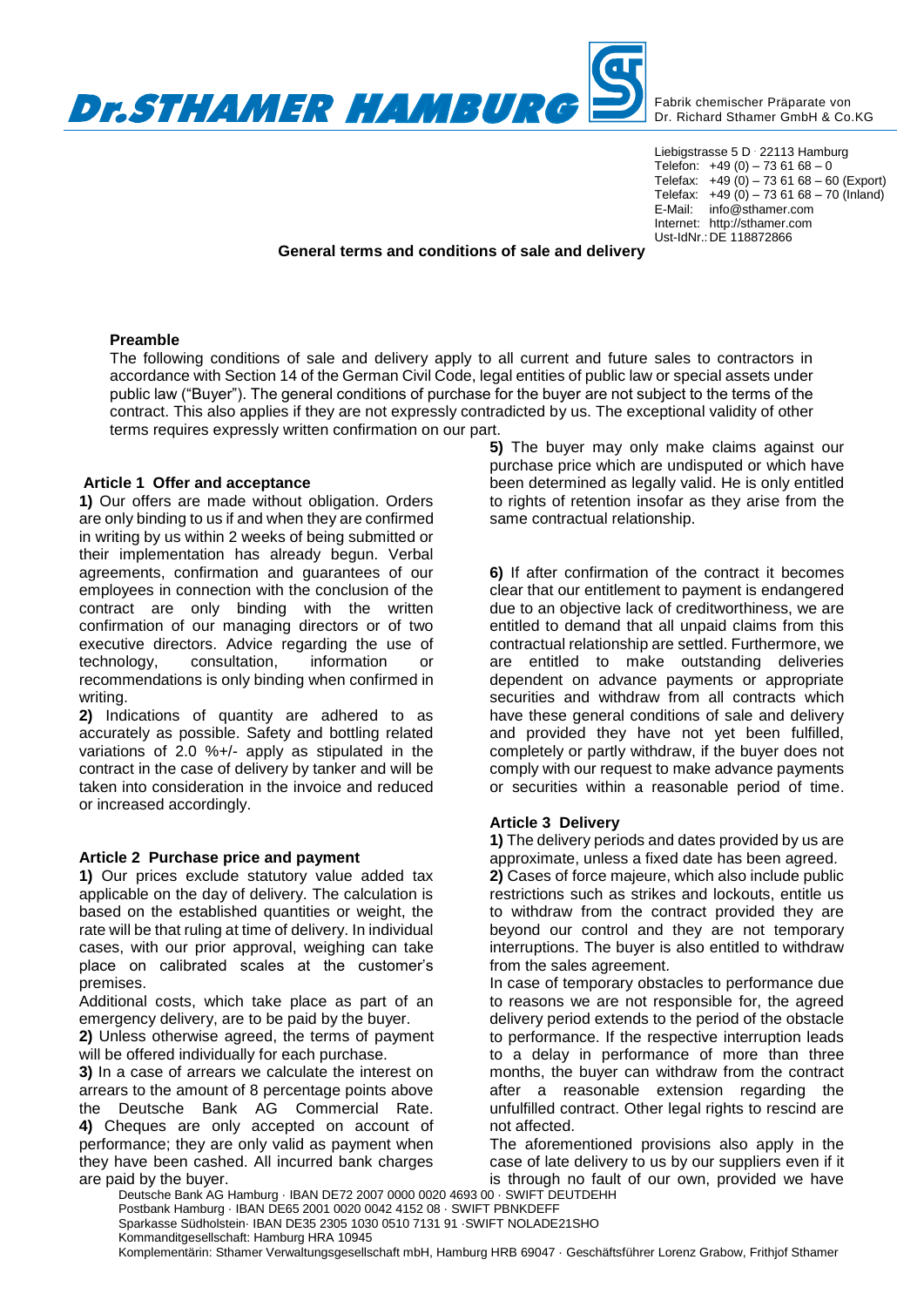

carried out an equivalent legal transaction. Damages for breaches of duty for which we are not responsible are excluded in all cases.

We will inform the buyer of such events immediately. **3)** If we delay delivery the buyer is obliged to grant a reasonable extension and can withdraw from the contract after this period has elapsed without satisfactory resolution. Damages for the delay in delivery after the extension period has elapsed can only be claimed in accordance with Article 8.

**4**) Unless otherwise agreed by contract, we deliver on the basis of INCOTERMS® 2020.

#### **Article 4 Dispatch and acceptance**

**1)** The transport risks from the place of delivery always pass to the buyer, even in the case of free delivery.

**2)** The unloading and storing of the goods is the responsibility of the buyer. **3)** For deliveries by tanker the recipient must ensure the correct technical condition of his tanks or other storage containers and is solely responsible for arranging the connection of the feed ducts to the system. The buyer must also ensure that there is suitable road access for the tanker making the delivery. Our commitment is limited solely to the operation of the vehicle's facilities. **4)** As far as our employees can be of assistance beyond that when unloading or drawing from the tank and in the process cause damage to the goods or other damage, they act at the sole risk of the buyer and not as our agents. **5)** The aforementioned provisions apply accordingly when the delivery takes place through third party hauliers, provided a liability of the seller can be derived from this. The liability of the third party is unaffected.

### **Article 5 Packaging**

When delivering by tanker the buyer has the sole responsibility for rapid emptying of the container. In case of an extension of the waiting time at his company for which the buyer is responsible, the additional costs will be passed to the buyer.

### **Article 6 Reservation of proprietary rights**

**1)** Proprietary rights to the goods only pass to the buyer with full payment of the purchase price and all other costs, including claims arising in the future from the business relationship with us. This also applies when payments are made for specifically designated claims. In the case of current invoices

the retained proprietary rights shall be seen as security for our balance claim. Proprietary rights pass over to the buyer at the moment we no longer have an indisputable claim against him. **2)** Provided the buyer properly fulfils the obligations towards us and is not in arrears further use of the goods in the usual course of business is authorised, under the condition that their claims from resale pass over to us in accordance with Article 5.

**3)** If the buyer fails to meet his payment obligations following an extension we are entitled to withdraw from the contract without further extensions and reclaim the goods. For the purposes of taking back the goods we are entitled, if necessary, to enter the buyer's business premises and recover our goods. **4)** Treatment or processing of the goods shall be carried out on our behalf without any obligation on our part. We are deemed the manufacturer in accordance with Section 950 of the German Civil Code and acquire proprietary rights to the intermediate and end products in relation to the sale of our goods for the sale of third party goods; in this respect the buyer holds for us in trust and free of charge. The same applies in the case of combining or mixing of goods with third party goods in accordance with Sections 947 and 948 of the German Civil Code. **5)** The buyer hereby transfers all claims arising from the resale of goods against third parties to ensure all of our claims. If the buyer sells goods in which we only have shared ownership in accordance with Article 4, he hereby transfers the claims against third parties for the corresponding amount to us. If the buyer uses the goods as part of a work contract (or similar) the (wage) claim to the sum of the invoice value is transferred to us. We hereby agree to the assignment.

**6)** In a normal course of business the buyer is empowered to collect the amounts from the further use of the goods. Should we become aware that there is a significant deterioration in the buyer's financial situation we reserve the right to collect the amounts ourselves. In this case the buyer is obliged to inform his customers of the assignment, refrain from making claims, give us all the necessary information about the goods owned by us and the claims assigned to us as well as hand over the documents in order to assert the assigned claims. The buyer must notify us immediately about any access by third parties to the goods and to the assigned claims.

**7)** If the value of the securities to which we are entitled exceeds the total claim against the buyer by more than 10% in the long term we are obliged to release the securities of our choice upon the buyer's request.

Deutsche Bank AG Hamburg · IBAN DE72 2007 0000 0020 4693 00 · SWIFT DEUTDEHH Postbank Hamburg · IBAN DE65 2001 0020 0042 4152 08 · SWIFT PBNKDEFF Sparkasse Südholstein· IBAN DE35 2305 1030 0510 7131 91 ·SWIFT NOLADE21SHO Kommanditgesellschaft: Hamburg HRA 10945 Komplementärin: Sthamer Verwaltungsgesellschaft mbH, Hamburg HRB 69047 · Geschäftsführer Lorenz Grabow, Frithjof Sthamer